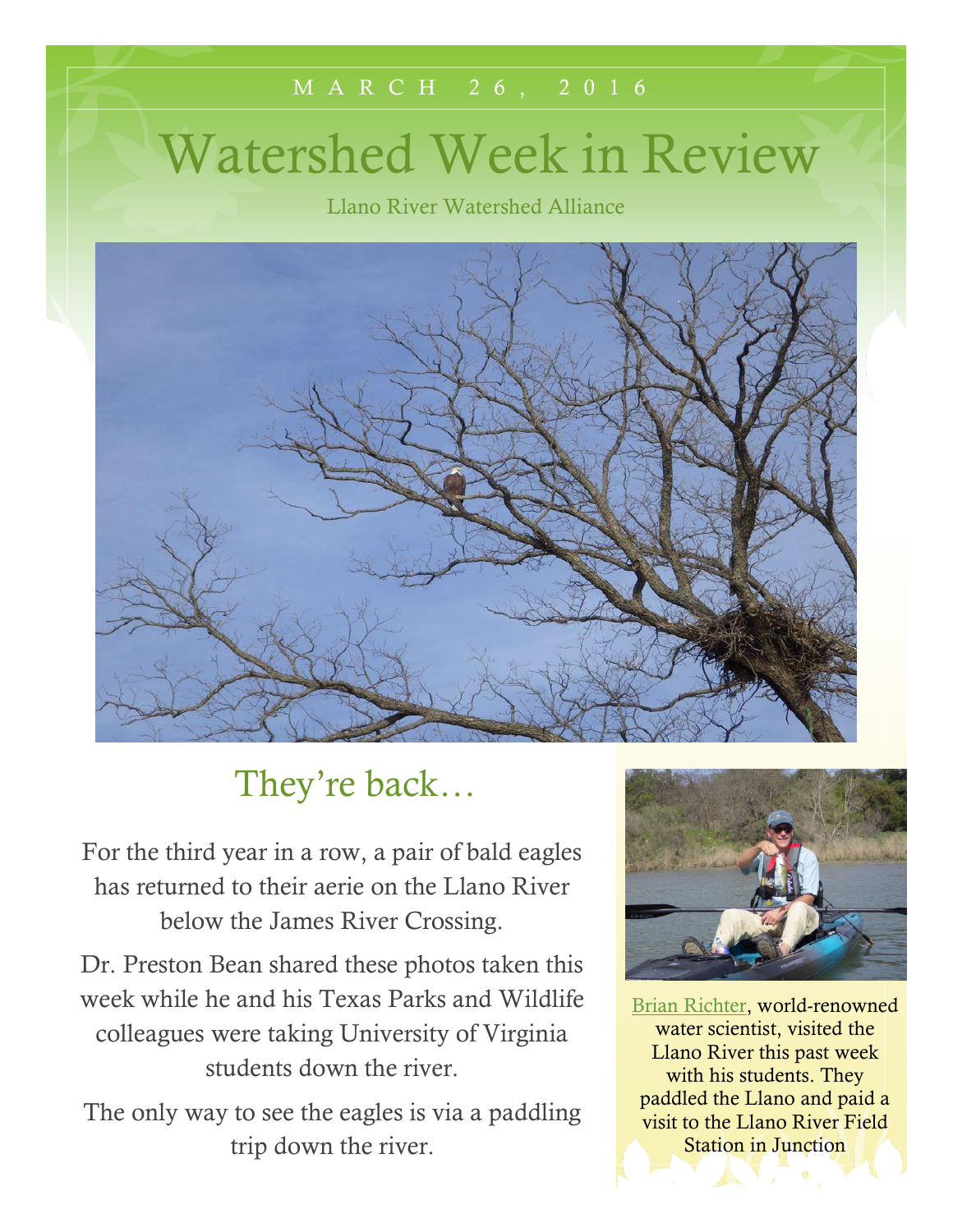#### LLANO RIVER WATERSHED ALLIANCE MARCH 26, 2016



# Texas Water Explorer released

In co-ordination with World Water Day last Tuesday, the Nature Conservancy released the [Texas Water Explorer,](http://www.texaswaterexplorer.tnc.org/) an online web tool that offers an array of information on Texas' surface and groundwater. The Explorer is designed to help policy makers, water managers, scientists, and stakeholders manage and understand the wide array of issues surrounding the State's water resources.

The Nature Conservancy's Texas Chapter staff and their Global Water Team, including Brian Richter (see front page) designed the website.

The Nature Conservancy provides [several videos](http://www.nature.org/photos-and-video/video/tx-water-explorer-map-panel) to help users navigate the website.

# Not so Fast



*Often thought to be an indicator of the last freeze of the season, these mesquite trees got nipped by a freeze last week for the second year in a row.*